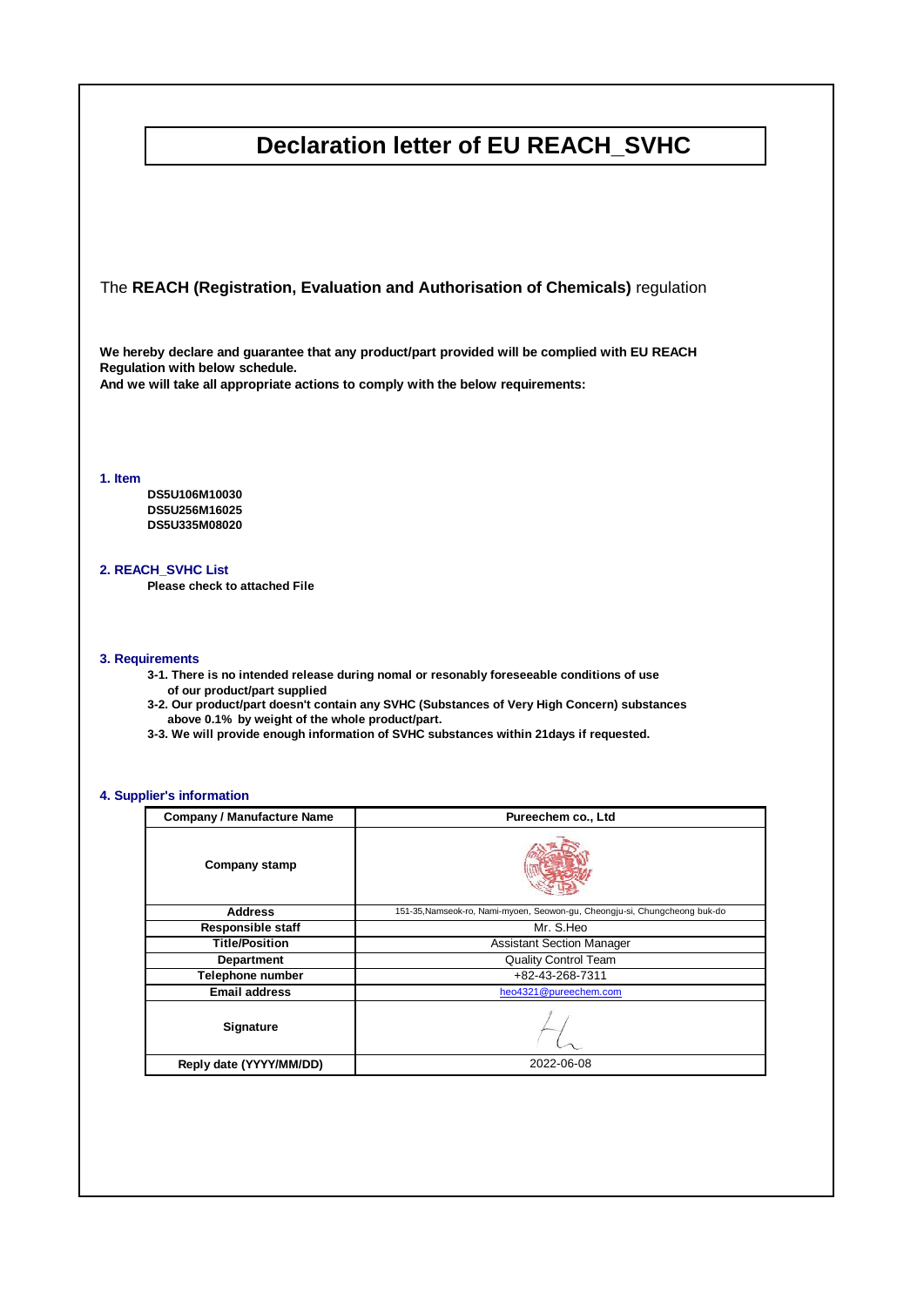# **REACH\_SVHC LIST**

| <b>DATE</b> | N <sub>0</sub> | <b>Substances</b>                                                                                   | CAS No.        | EC No.          | <b>Reason</b>                            |
|-------------|----------------|-----------------------------------------------------------------------------------------------------|----------------|-----------------|------------------------------------------|
| 2008-10     |                |                                                                                                     |                |                 | Carcinogenic                             |
|             | 1              | Lead hydrogen arsenate                                                                              | 7784-40-9      | 232-064-2       | toxic for reproduction                   |
|             | $\overline{2}$ | Benzyl butyl phthalate (BBP)                                                                        | 85-68-7        | 201-622-7       | Toxic for reproduction                   |
|             | 3              | Bis (2-ethylhexyl)phthalate (DEHP)                                                                  | 117-81-7       | $204 - 211 - 0$ | Toxic for reproduction                   |
|             | 4              | 5-tert-butyl-2,4,6-trinitro-m-xylene (musk xylene)                                                  | $81 - 15 - 2$  | 201-329-4       | vPvB                                     |
|             | 5              | Diarsenic trioxide                                                                                  | 1327-53-3      | 215-481-4       | Carcinogenic                             |
|             | 6              | Bis(tributyltin) oxide (TBTO)                                                                       | 56-35-9        | 200-268-0       | PBT                                      |
|             | $\overline{7}$ | Triethyl arsenate                                                                                   | 15606-95-8     | 427-700-2       | Carcinogenic                             |
|             | 8              | Diarsenic pentaoxide                                                                                | 1303-28-2      | 215-116-9       | Carcinogenic                             |
|             | 9              | Sodium dichromate                                                                                   | 7789-12-0      | 234-190-3       | Carcinogenic<br>mutagenic                |
|             |                |                                                                                                     | 10588-01-9     |                 | toxic for reproduction                   |
|             | 10             | Dibutyl phthalate (DBP)                                                                             | 84-74-2        | 201-557-4       | Toxic for reproduction                   |
|             | 11             | 4,4'- Diaminodiphenylmethane (MDA)                                                                  | 101-77-9       | 202-974-4       | Carcinogenic                             |
|             | 12             | Alkanes, C10-13, chloro (Short Chain Chlorinated Paraffins)                                         | 85535-84-8     | 287-476-5       | PBT and vPvB                             |
|             | 13             | Anthracene                                                                                          | 120-12-7       | $204 - 371 - 1$ | PBT                                      |
|             |                | Hexabromocyclododecane (HBCDD) and all major diastereoisomers identified                            | 25637-99-4     | 247-148-4       |                                          |
|             | 14             | : Alpha-hexabromocyclododecane Beta-hexabromocyclododecane                                          | 3194-55-6      | 221-695-9       | PBT                                      |
| 2010-01     |                | Gamma-hexabromocyclododecane                                                                        |                |                 | Carcinogenic                             |
|             | 15             | Lead sulfochromate yellow (C.I. Pigment Yellow 34)                                                  | 1344-37-2      | 215-693-7       | toxic for reproduction                   |
|             |                |                                                                                                     | 12656-85-8     | 235-759-9       | Carcinogenic                             |
|             | 16             | Lead chromate molybdate sulphate red (C.I. Pigment Red 104)                                         |                |                 | toxic for reproduction                   |
|             | 17             | Anthracene oil                                                                                      | 90640-80-5     | 292-602-7       | Carcinogenic1                            |
|             | 18             | 2,4-Dinitrotoluene                                                                                  | $121 - 14 - 2$ | 204-450-0       | PBT and vPvB<br>Carcinogenic             |
|             |                |                                                                                                     |                |                 | Carcinogenic2                            |
|             | 19             | Anthracene oil, anthracene paste, anthracene fraction                                               | 91995-15-2     | 295-275-9       | mutagenic3                               |
|             |                |                                                                                                     |                |                 | PBT and vPvB                             |
|             |                |                                                                                                     |                |                 | Carcinogenic2                            |
|             | 20             | Anthracene oil, anthracene-low                                                                      | 90640-82-7     | 292-604-8       | mutagenic3                               |
|             | 21             | Tris(2-chloroethyl)phosphate                                                                        | 115-96-8       | 204-118-5       | PBT, vPvB<br>Toxic for reproduction      |
|             | 22             | Diisobutyl phthalate                                                                                | 84-69-5        | 201-553-2       | Toxic for reproduction                   |
|             |                |                                                                                                     |                |                 | Carcinogenic                             |
|             | 23             | Lead chromate                                                                                       | 7758-97-6      | 231-846-0       | toxic for reproduction                   |
|             |                |                                                                                                     |                |                 | Carcinogenic2                            |
|             | 24             | Anthracene oil, anthracene paste                                                                    | 90640-81-6     | 292-603-2       | mutagenic3                               |
|             |                |                                                                                                     |                |                 | PBT, vPvB<br>Carcinogenic                |
|             | 25             | Pitch, coal tar, high temp.                                                                         | 65996-93-2     | 266-028-2       | PBT, vPvB                                |
|             |                |                                                                                                     |                |                 | Carcinogenic2                            |
|             | 26             | Anthracene oil, anthracene paste, distn. lights                                                     | 91995-17-4     | 295-278-5       | mutagenic3                               |
|             |                |                                                                                                     |                |                 | PBT, vPvB                                |
| 2010-03     | 27             | Acrylamide                                                                                          | 79-06-1        | 201-173-7       | Carcinogenic, mutagenic                  |
| 2010-06     | 28             | Trichloroethylene                                                                                   | $79-01-6$      | $201 - 167 - 4$ | Carcinogenic<br>Carcinogenic, mutagenic, |
|             | 29             | Potassium dichromate                                                                                | 7778-50-9      | 231-906-6       | toxic for reproduction                   |
|             | 30             | Tetraboron disodium heptaoxide, hydrate                                                             | 12267-73-1     | 235-541-3       | Toxic for reproduction                   |
|             | 31             | Ammonium dichromate                                                                                 | 7789-09-5      | 232-143-1       | Carcinogenic, mutagenic,                 |
|             |                |                                                                                                     |                |                 | toxic for reproduction                   |
|             | 32             | Boric acid                                                                                          | 10043-35-3     | 233-139-2       | Toxic for reproduction                   |
|             |                |                                                                                                     | 11113-50-1     | 234-343-4       | Carcinogenic, mutagenic,                 |
|             | 33             | Sodium chromate                                                                                     | 7775-11-3      | 231-889-5       | toxic for reproduction                   |
|             |                |                                                                                                     | 1303-96-4      |                 |                                          |
|             | 34             | Disodium tetraborate, anhydrous                                                                     | 1330-43-4      | 215-540-4       | Toxic for reproduction                   |
|             |                |                                                                                                     | 12179-04-3     |                 |                                          |
|             | 35             | Potassium chromate                                                                                  | 7789-00-6      | 232-140-5       | Carcinogenic, mutagenic<br>Carcinogenic, |
| 2010-12     | 36             | Cobalt(II) diacetate                                                                                | 71-48-7        | 200-755-8       | toxic for reproduction                   |
|             |                |                                                                                                     |                | 233-334-2       | Carcinogenic                             |
|             | 37             | $Cobalt(II)$ sulphate                                                                               | 10124-43-3     |                 | toxic for reproduction                   |
|             | 38             | 2-Ethoxyethanol                                                                                     | 110-80-5       | 203-804-1       | Toxic for reproduction                   |
|             |                | Acids generated from chromium trioxide and their oligomers. Names of the acids                      | 7738-94-5      | 231-801-5       |                                          |
|             | 39             | and their oligomers: Chromic acid, Dichromic acid, Oligomers of chromic acid<br>and dichromic acid. | 13530-68-2     | 236-881-5       | Carcinogenic                             |
|             | 40             | 2-Methoxyethanol                                                                                    | 109-86-4       | 203-713-7       | Toxic for reproduction                   |
|             | 41             | Chromium trioxide                                                                                   | 1333-82-0      | 215-607-8       | Carcinogenic, mutagenic                  |
|             |                |                                                                                                     |                |                 | Carcinogenic                             |
|             | 42             | Cobalt(II) carbonate                                                                                | 513-79-1       | 208-169-4       | toxic for reproduction                   |
|             | 43             | $Cobalt(II)$ dinitrate                                                                              | 10141-05-6     | 233-402-1       | Carcinogenic                             |
|             |                |                                                                                                     |                |                 | toxic for reproduction                   |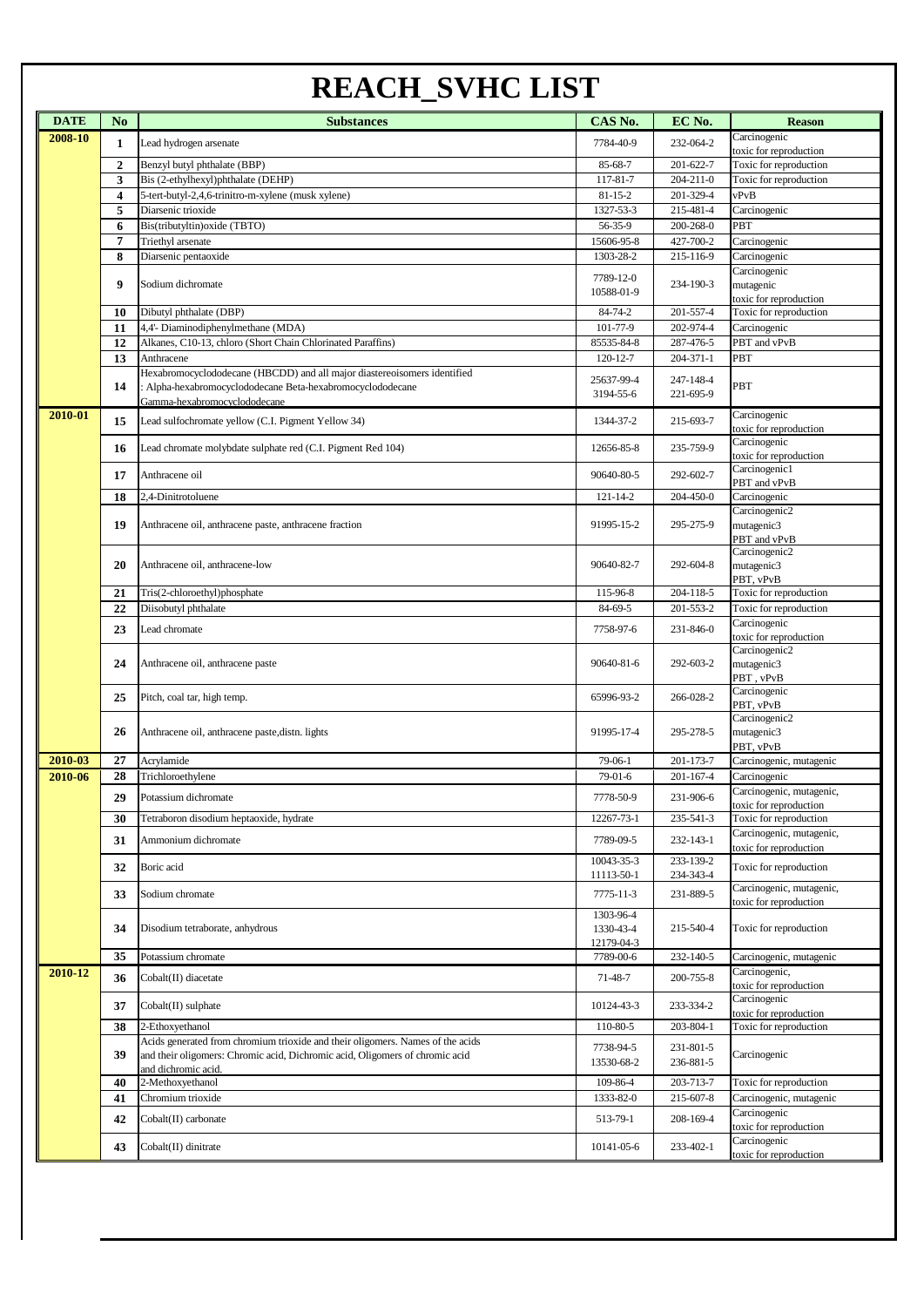# **REACH\_SVHC LIST**

|         | N <sub>o</sub> | <b>Substances</b>                                                                                                       | CAS No.        | EC No.    | <b>Reason</b>                          |
|---------|----------------|-------------------------------------------------------------------------------------------------------------------------|----------------|-----------|----------------------------------------|
| 2011-06 | 44             | 1,2-Benzenedicarboxylic acid, di-C6-8-branched alkyl esters, C7-rich                                                    | 71888-89-6     | 276-158-1 | Toxic for reproduction                 |
|         | 45             | 1,2-Benzenedicarboxylic acid, di-C7-11-branched and linear alkyl esters                                                 | 68515-42-4     | 271-084-6 | Toxic for reproduction                 |
|         | 46             | Strontium chromate                                                                                                      | 7789-06-2      | 232-142-6 | Carcinogenic                           |
|         | 47             | 1-Methyl-2-pyrrolidone                                                                                                  | 872-50-4       | 212-828-1 | Toxic for reproduction                 |
|         | 48             | 1,2,3-Trichloropropane                                                                                                  | 96-18-4        | 202-486-1 | Carcinogenic                           |
|         |                |                                                                                                                         |                |           | toxic for reproduction                 |
|         | 49             | 2-Ethoxyethyl acetate                                                                                                   | 111-15-9       | 203-839-2 | Toxic for reproduction                 |
|         | 50             | Hydrazine                                                                                                               | 302-01-2       | 206-114-9 | Carcinogenic                           |
|         |                |                                                                                                                         | 7803-57-8      |           |                                        |
|         | 51             | Cobalt dichloride                                                                                                       | 7646-79-9      | 231-589-4 | Carcinogenic<br>toxic for reproduction |
| 2011-12 |                |                                                                                                                         |                |           | Equivalent level of concern            |
|         | 52             | 4-(1,1,3,3-tetramethylbutyl)phenol                                                                                      | 140-66-9       | 205-426-2 | having probable serious                |
|         |                |                                                                                                                         |                |           | effects to the environment             |
|         | 53             | N,N-dimethylacetamide                                                                                                   | 127-19-5       | 204-826-4 | Toxic for reproduction                 |
|         | 54             | Phenolphthalein                                                                                                         | 77-09-8        | 201-004-7 | Carcinogenic                           |
|         | 55             | Lead diazide, Lead azide                                                                                                | 13424-46-9     | 236-542-1 | Toxic for reproduction                 |
|         | 56             | Lead dipicrate                                                                                                          | 6477-64-1      | 229-335-2 | Toxic for reproduction                 |
|         | 57             | 1,2-dichloroethane                                                                                                      | 107-06-2       | 203-458-1 | Carcinogenic                           |
|         | 58             | Calcium arsenate                                                                                                        | 7778-44-1      | 231-904-5 | Carcinogenic                           |
|         | 59             | Dichromium tris(chromate)                                                                                               | 24613-89-6     | 246-356-2 | Carcinogenic                           |
|         | 60             | 2-Methoxyaniline; o-Anisidine                                                                                           | $90 - 04 - 0$  | 201-963-1 | Carcinogenic                           |
|         | 61             | Pentazinc chromate octahydroxide                                                                                        | 49663-84-5     | 256-418-0 | Carcinogenic                           |
|         | 62             | Arsenic acid                                                                                                            | 7778-39-4      | 231-901-9 | Carcinogenic                           |
|         | 63             | Potassium hydroxyoctaoxodizincatedichromate                                                                             | 11103-86-9     | 234-329-8 | Carcinogenic                           |
|         | 64             | Formaldehyde, oligomeric reaction products with aniline                                                                 | 25214-70-4     | 500-036-1 | Carcinogenic                           |
|         | 65             | Lead styphnate                                                                                                          | 15245-44-0     | 239-290-0 | Toxic for reproduction                 |
|         | 66             | Trilead diarsenate                                                                                                      | 3687-31-8      | 222-979-5 | Carcinogenic                           |
|         |                |                                                                                                                         |                |           | toxic for reproduction                 |
|         | 67             | Zirconia Aluminosilicate Refractory Ceramic Fibres                                                                      | $\blacksquare$ | $\bar{a}$ | Carcinogenic                           |
|         | 68             | Bis(2-methoxyethyl) phthalate                                                                                           | 117-82-8       | 204-212-6 | Toxic for reproduction                 |
|         | 69             | Aluminosilicate Refractory Ceramic Fibres                                                                               |                |           | Carcinogenic                           |
|         | 70             | Bis(2-methoxyethyl) ether                                                                                               | 111-96-6       | 203-924-4 | Toxic for reproduction                 |
|         | 71             | 2,2'-dichloro-4,4'-methylenedianiline                                                                                   | $101 - 14 - 4$ | 202-918-9 | Carcinogenic                           |
| 2012-06 |                | $\alpha, \alpha$ -Bis[4-(dimethylamino)phenyl]-4 (phenylamino)naphthalene-1-methanol                                    |                |           |                                        |
|         | 72             | (C.I. Solvent Blue 4) [with $\geq$ 0.1% of Michler's ketone (EC No. 202-027-5) or<br>Michler's base (EC No. 202-959-2)] | 6786-83-0      | 229-851-8 | Carcinogenic                           |
|         | 73             | N,N,N',N'-tetramethyl-4,4'-methylenedianiline (Michler's base)                                                          | $101 - 61 - 1$ | 202-959-2 | Carcinogenic                           |
|         | 74             | 1,3,5-tris[(2S and 2R)-2,3-epoxypropyl]-1,3,5-triazine-2,4,6-(1H,3H,5H)-trione (β-TGIC)                                 | 59653-74-6     | 423-400-0 | Mutagenic                              |
|         | 75             | Diboron trioxide                                                                                                        | 1303-86-2      | 215-125-8 | Toxic for reproduction                 |
|         | 76             | 1,2-bis(2-methoxyethoxy)ethane (TEGDME; triglyme)                                                                       | 112-49-2       | 203-977-3 | Toxic for reproduction                 |
|         |                | 4,4'-bis(dimethylamino)-4"-(methylamino)trityl alcohol                                                                  |                |           |                                        |
|         | 77             | [with $\geq 0.1\%$ of Michler's ketone (EC No. 202-027-5) or Michler's base                                             | 561-41-1       | 209-218-2 | Carcinogenic                           |
|         |                | (EC No. 202-959-2)]                                                                                                     |                |           |                                        |
|         | 78             | Lead(II) bis(methanesulfonate)                                                                                          | 17570-76-2     | 401-750-5 | Toxic for reproduction                 |
|         | 79             | Formamide                                                                                                               | $75 - 12 - 7$  | 200-842-0 | Toxic for reproduction                 |
|         |                | [4-[4,4'-bis(dimethylamino) benzhydrylidene]cyclohexa-2,5-dien-1-ylidene]                                               |                |           |                                        |
|         | 80             | dimethylammoniumchloride (C.I. Basic Violet 3)                                                                          | 548-62-9       | 208-953-6 | Carcinogenic                           |
|         |                | [with $\geq 0.1\%$ of Michler's ketone (EC No. 202-027-5) or<br>Michler's base (EC No. 202-959-2)]                      |                |           |                                        |
|         | 81             | 1,2-dimethoxyethane; ethylene glycol dimethyl ether (EGDME)                                                             | 110-71-4       | 203-794-9 | Toxic for reproduction                 |
|         |                | [4-[[4-anilino-1-naphthyl][4-(dimethylamino)phenyl]methylene]cyclohexa-2,5-dien-                                        |                |           |                                        |
|         |                | 1-ylidene] dimethylammonium chloride (C.I. Basic Blue 26)                                                               |                |           |                                        |
|         | 82             | [with $\geq 0.1\%$ of Michler's ketone (EC No. 202-027-5) or Michler's base                                             | 2580-56-5      | 219-943-6 | Carcinogenic                           |
|         |                | (EC No. 202-959-2)]                                                                                                     |                |           |                                        |
|         | 83             | 1,3,5-Tris(oxiran-2-ylmethyl)-1,3,5-triazinane-2,4,6-trione (TGIC)                                                      | 2451-62-9      | 219-514-3 | Mutagenic                              |
|         | 84             | 4,4'-bis(dimethylamino)benzophenone (Michler's ketone)                                                                  | 90-94-8        | 202-027-5 | Carcinogenic                           |
| 2012-12 | 85             | Pyrochlore, antimony lead yellow                                                                                        | 8012-00-8      | 232-382-1 | Toxic for reproduction                 |
|         | 86             | 6-methoxy-m-toluidine (p-cresidine)                                                                                     | $120 - 71 - 8$ | 204-419-1 | Carcinogenic                           |
|         | 87             | Henicosafluoroundecanoic acid                                                                                           | 2058-94-8      | 218-165-4 | vPvB                                   |
|         |                | Hexahydromethylphthalic anhydride [1], Hexahydro-4-methylphthalic anhydride [2],                                        | 25550-51-0     | 247-094-1 |                                        |
|         |                | Hexahydro-1-methylphthalic anhydride [3], Hexahydro-3-methylphthalic anhydride                                          | 19438-60-9     | 243-072-0 | Equivalent level of concern            |
|         | 88             | [4] [The individual isomers [2], [3] and [4] (including their cis- and trans- stereo                                    | 48122-14-1     | 256-356-4 | having probable serious                |
|         |                | isomeric forms) and all possible combinations of the isomers [1] are covered<br>by this entryl                          | 57110-29-9     | 260-566-1 | effects to human health                |
|         |                | Cyclohexane-1,2-dicarboxylic anhydride [1], cis-cyclohexane-1,2-dicarboxylic                                            |                |           |                                        |
|         |                | anhydride [2], trans-cyclohexane-1,2-dicarboxylic anhydride [3] [The individual                                         | 85-42-7        | 201-604-9 | Equivalent level of concern            |
|         | 89             | cis- [2] and trans [3] isomer substances and all possible combinations of the                                           | 13149-00-3     | 236-086-3 | having probable serious                |
|         |                | cis- and trans-isomers                                                                                                  | 14166-21-3     | 238-009-9 | effects to human health                |
|         |                | [1] are covered by this entry]                                                                                          |                |           |                                        |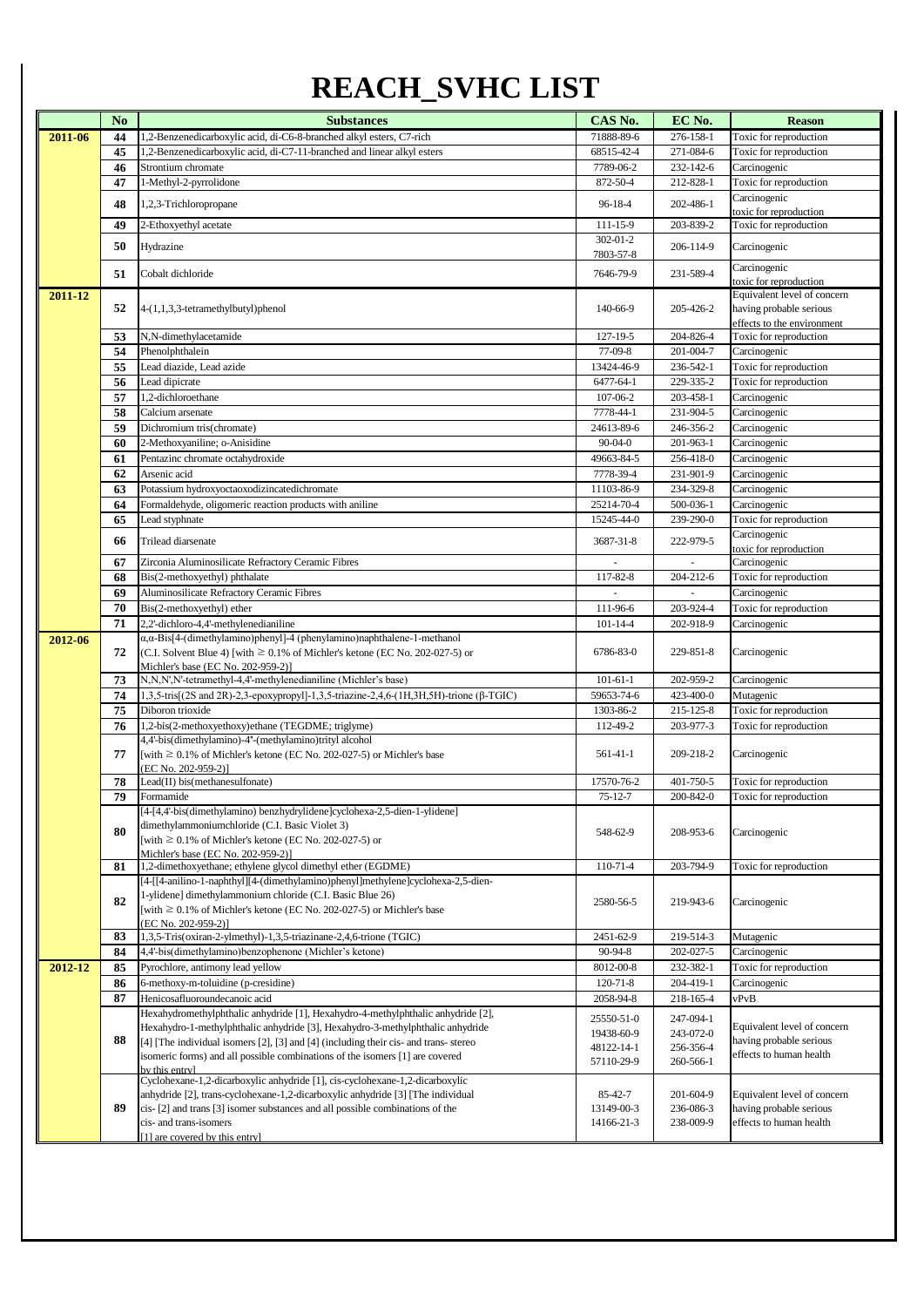### **REACH\_SVHC LIST**

|         | N <sub>0</sub> | <b>Substances</b>                                                                                                                                                                                                                                                                           | CAS No.                      | EC No.                 | <b>Reason</b>                                                                        |
|---------|----------------|---------------------------------------------------------------------------------------------------------------------------------------------------------------------------------------------------------------------------------------------------------------------------------------------|------------------------------|------------------------|--------------------------------------------------------------------------------------|
| 2012-12 | 90             | Dibutyltin dichloride (DBTC)                                                                                                                                                                                                                                                                | 683-18-1                     | 211-670-0              | Toxic for reproduction                                                               |
|         | 91             | Lead bis(tetrafluoroborate)                                                                                                                                                                                                                                                                 | 13814-96-5                   | 237-486-0              | Toxic for reproduction                                                               |
|         | 92             | Lead dinitrate                                                                                                                                                                                                                                                                              | 10099-74-8                   | 233-245-9              | Toxic for reproduction                                                               |
|         | 93             | Silicic acid, lead salt                                                                                                                                                                                                                                                                     | 11120-22-2                   | 234-363-3              | Toxic for reproduction                                                               |
|         | 94             | 4-Aminoazobenzene                                                                                                                                                                                                                                                                           | $60 - 09 - 3$                | 200-453-6              | Carcinogenic                                                                         |
|         | 95             | Lead titanium zirconium oxide                                                                                                                                                                                                                                                               | 12626-81-2                   | 235-727-4              | Toxic for reproduction                                                               |
|         | 96             | Lead monoxide (lead oxide)                                                                                                                                                                                                                                                                  | 1317-36-8                    | 215-267-0              | Toxic for reproduction                                                               |
|         | 97             | o-Toluidine                                                                                                                                                                                                                                                                                 | 95-53-4                      | 202-429-0              | Carcinogenic                                                                         |
|         | 98             | 3-ethyl-2-methyl-2-(3-methylbutyl)-1,3-oxazolidine                                                                                                                                                                                                                                          | 143860-04-2                  | 421-150-7              | Toxic for reproduction                                                               |
|         | 99             | Silicic acid (H2Si2O5), barium salt (1:1), lead-doped                                                                                                                                                                                                                                       | 68784-75-8                   | 272-271-5              | Toxic for reproduction                                                               |
|         | <b>100</b>     | Trilead bis(carbonate)dihydroxide                                                                                                                                                                                                                                                           | 1319-46-6                    | 215-290-6              | Toxic for reproduction                                                               |
|         | 101            | Furan                                                                                                                                                                                                                                                                                       | 110-00-9                     | 203-727-3              | Carcinogenic                                                                         |
|         | 102            | N,N-dimethylformamide                                                                                                                                                                                                                                                                       | $68 - 12 - 2$                | 200-679-5              | Toxic for reproduction<br>Equivalent level of concern                                |
|         | 103            | 4-(1,1,3,3-tetramethylbutyl)phenol, ethoxylated [covering well-defined substances<br>and UVCB substances, polymers and homologues]                                                                                                                                                          |                              |                        | having probable serious<br>effects to the environment                                |
|         | 104            | 4-Nonylphenol, branched and linear [substances with a linear and/or branched alkyl<br>chain with a carbon number of 9 covalently bound in position 4 to phenol,<br>covering also UVCB- and well-defined substances which include any of the<br>individual isomers or a combination thereof] |                              |                        | Equivalent level of concern<br>having probable serious<br>effects to the environment |
|         | 105            | 4,4'-methylenedi-o-toluidine                                                                                                                                                                                                                                                                | 838-88-0                     | 212-658-8              | Carcinogenic                                                                         |
|         | 106            | Diethyl sulphate                                                                                                                                                                                                                                                                            | $64 - 67 - 5$                | 200-589-6              | Carcinogenic                                                                         |
|         | 107            | Dimethyl sulphate                                                                                                                                                                                                                                                                           | $77 - 78 - 1$                | 201-058-1              | Carcinogenic                                                                         |
|         | 108            | Lead oxide sulfate                                                                                                                                                                                                                                                                          | 12036-76-9                   | 234-853-7              | Toxic for reproduction                                                               |
|         | 109            | Lead titanium trioxide                                                                                                                                                                                                                                                                      | 12060-00-3                   | 235-038-9              | Toxic for reproduction                                                               |
|         | <b>110</b>     | Acetic acid, lead salt, basic                                                                                                                                                                                                                                                               | 51404-69-4                   | 257-175-3              | Toxic for reproduction                                                               |
|         | 111            | [Phthalato(2-)]dioxotrilead                                                                                                                                                                                                                                                                 | 69011-06-9                   | 273-688-5              | Toxic for reproduction                                                               |
|         | 112            | Bis(pentabromophenyl) ether (decabromodiphenyl ether; DecaBDE)                                                                                                                                                                                                                              | 1163-19-5                    | 214-604-9              | PBT                                                                                  |
|         | 113            | N-methylacetamide                                                                                                                                                                                                                                                                           | 79-16-3                      | 201-182-6              | Toxic for reproduction                                                               |
|         | 114            | Dinoseb (6-sec-butyl-2,4-dinitrophenol)                                                                                                                                                                                                                                                     | 88-85-7                      | 201-861-7              | Toxic for reproduction                                                               |
|         | 115            | 1,2-Diethoxyethane                                                                                                                                                                                                                                                                          | $629 - 14 - 1$               | 211-076-1              | Toxic for reproduction                                                               |
|         | 116            | Tetralead trioxide sulphate                                                                                                                                                                                                                                                                 | 12202-17-4<br>776297-69-9    | 235-380-9              | Toxic for reproduction                                                               |
|         | 117<br>118     | N-pentyl-isopentylphthalate<br>Dioxobis(stearato)trilead                                                                                                                                                                                                                                    | 12578-12-0                   | 235-702-8              | Toxic for reproduction<br>Toxic for reproduction                                     |
|         | 119            | Tetraethyllead                                                                                                                                                                                                                                                                              | 78-00-2                      | 201-075-4              | Toxic for reproduction                                                               |
|         | 120            | Pentalead tetraoxide sulphate                                                                                                                                                                                                                                                               | 12065-90-6                   | 235-067-7              | Toxic for reproduction                                                               |
|         | 121            | Pentacosafluorotridecanoic acid                                                                                                                                                                                                                                                             | 72629-94-8                   | 276-745-2              | vPvB                                                                                 |
|         | 122            | Tricosafluorododecanoic acid                                                                                                                                                                                                                                                                | $307 - 55 - 1$               | 206-203-2              | vPvB                                                                                 |
|         | 123            | Heptacosafluorotetradecanoic acid                                                                                                                                                                                                                                                           | 376-06-7                     | 206-803-4              | vPvB                                                                                 |
|         | 124            | 1-bromopropane (n-propyl bromide)                                                                                                                                                                                                                                                           | 106-94-5                     | 203-445-0              | Toxic for reproduction                                                               |
|         | 125            | Methoxyacetic acid                                                                                                                                                                                                                                                                          | 625-45-6                     | 210-894-6              | Toxic for reproduction                                                               |
|         | 126            | 4-methyl-m-phenylenediamine (toluene-2,4-diamine)                                                                                                                                                                                                                                           | 95-80-7                      | 202-453-1              | Carcinogenic                                                                         |
|         | 127            | Methyloxirane (Propylene oxide)                                                                                                                                                                                                                                                             | 75-56-9                      | 200-879-2              | Carcinogenic                                                                         |
|         | 128            | Trilead dioxide phosphonate                                                                                                                                                                                                                                                                 | 12141-20-7                   | 235-252-2              | Toxic for reproduction                                                               |
|         | 129            | o-aminoazotoluene                                                                                                                                                                                                                                                                           | $97 - 56 - 3$                | 202-591-2              | Carcinogenic                                                                         |
|         | 130            | 1,2-Benzenedicarboxylic acid, dipentylester, branched and linear                                                                                                                                                                                                                            | 84777-06-0                   | 284-032-2              | Toxic for reproduction                                                               |
|         | 131            | 4,4'-oxydianiline and its salts                                                                                                                                                                                                                                                             | 101-80-4                     | 202-977-0              | Carcinogenic                                                                         |
|         | 132            | Orange lead (lead tetroxide)                                                                                                                                                                                                                                                                | 1314-41-6                    | 215-235-6              | Toxic for reproduction                                                               |
|         | 133            | Biphenyl-4-ylamine                                                                                                                                                                                                                                                                          | $92 - 67 - 1$                | 202-177-1              | Carcinogenic                                                                         |
|         | 134<br>135     | Diisopentylphthalate<br>Fatty acids, C16-18, lead salts                                                                                                                                                                                                                                     | $605 - 50 - 5$<br>91031-62-8 | 210-088-4<br>292-966-7 | Toxic for reproduction<br>Toxic for reproduction                                     |
|         | 136            | Diazene-1,2-dicarboxamide (C,C'-azodi(formamide))                                                                                                                                                                                                                                           | 123-77-3                     | 204-650-8              | Equivalent level of concern<br>having probable serious                               |
|         | 137            | Sulfurous acid, lead salt, dibasic                                                                                                                                                                                                                                                          | 62229-08-7                   | 263-467-1              | effects to human health<br>Toxic for reproduction                                    |
|         | 138            | Lead cyanamidate                                                                                                                                                                                                                                                                            | 20837-86-9                   | 244-073-9              | Toxic for reproduction                                                               |
| 2013-06 | 139            | Cadmium                                                                                                                                                                                                                                                                                     | 7440-43-9                    | 231-152-8              | Carcinogenic                                                                         |
|         | 140            | Ammonium pentadecafluorooctanoate(APFO)                                                                                                                                                                                                                                                     | 3825-26-1                    | 223-320-4              | Toxic for reproduction                                                               |
|         | 141<br>142     | Pentadecafluorooctanoic acid (PFOA)<br>Dipentyl phthalate (DPP)                                                                                                                                                                                                                             | 335-67-1<br>131-18-0         | 206-397-9<br>205-017-9 | Toxic for reproduction<br>Toxic for reproduction                                     |
|         | 143            | 4-Nonylphenol, branched and linear, ethoxylated                                                                                                                                                                                                                                             |                              |                        | Equivalent level of concern having<br>probable serious effects to the                |
|         |                |                                                                                                                                                                                                                                                                                             |                              |                        | environment                                                                          |
|         | 144            | Cadmium oxide                                                                                                                                                                                                                                                                               | 1306-19-0                    | 215-146-2              | Carcinogenic                                                                         |
| 2013-12 | 145<br>146     | Cadmium sulphide<br>Disodium 4-amino-3-[[4'-[(2,4-diaminophenyl)azo][1,1'-biphenyl]-4-yl]azo] -5-hydroxy-6-<br>(phenylazo)naphthalene-2,7-disulphonate (C.I. Direct Black 38)                                                                                                               | 1306-23-6<br>1937-37-7       | 215-147-8<br>217-710-3 | Carcinogenic<br>Carcinogenic                                                         |
|         | 147            | Dihexyl phthalate                                                                                                                                                                                                                                                                           | 84-75-3                      | 201-559-5              | Toxic for reproduction                                                               |
|         | 148            | Imidazolidine-2-thione; (2-imidazoline-2-thiol)                                                                                                                                                                                                                                             | 96-45-7                      | 202-506-9              | Toxic for reproduction                                                               |
|         | 149            | Trixylyl phosphate                                                                                                                                                                                                                                                                          | 25155-23-1                   | 246-677-8              | Toxic for reproduction                                                               |
|         | 150            | Disodium 3,3'-[[1,1'-biphenyl]-4,4'-diylbis(azo)]bis(4-aminonaphthalene-1-sulphonate)<br>(C.I. Direct Red 28)                                                                                                                                                                               | 573-58-0                     | 209-358-4              | Carcinogenic                                                                         |
|         | 151            | Lead di(acetate)                                                                                                                                                                                                                                                                            | 301-04-2                     | 206-104-4              | Toxic for reproduction                                                               |
|         |                |                                                                                                                                                                                                                                                                                             |                              |                        |                                                                                      |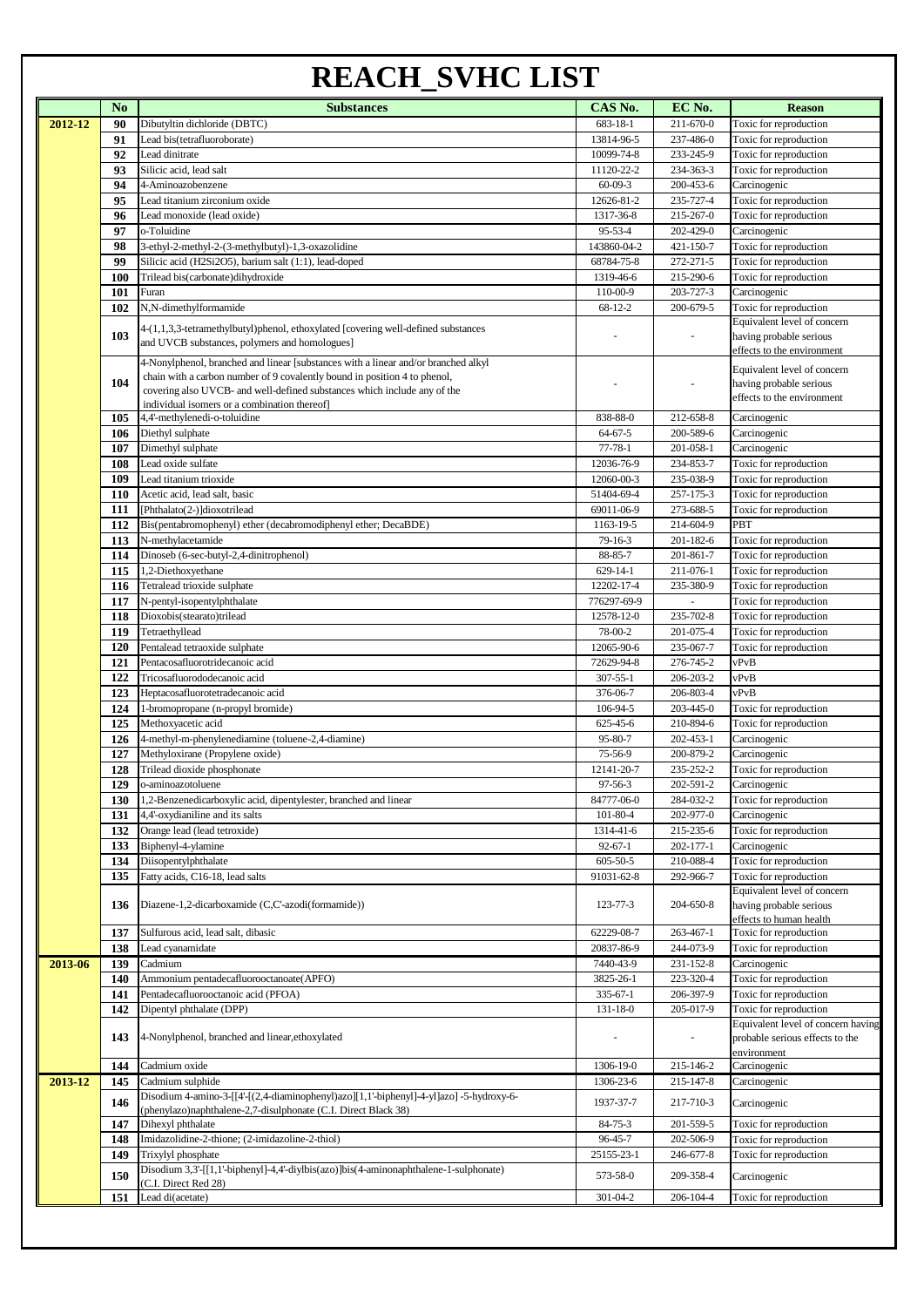|         | N <sub>o</sub> | <b>Substances</b>                                                                                                                                                                                                                                | CAS No.                             | EC No.                 | <b>Reason</b>                                                                          |
|---------|----------------|--------------------------------------------------------------------------------------------------------------------------------------------------------------------------------------------------------------------------------------------------|-------------------------------------|------------------------|----------------------------------------------------------------------------------------|
| 2014-06 | 152            | Sodium peroxometaborate                                                                                                                                                                                                                          | 7632-04-4                           | 231-556-4              | Toxic for Reproduction                                                                 |
|         | 153            | 1,2-Benzenedicarboxylic acid, dihexyl ester, branched and linear                                                                                                                                                                                 | 68515-50-4                          | 271-093-5              | Toxic for Reproduction                                                                 |
|         | 154            | Cadmium chloride                                                                                                                                                                                                                                 | 10108-64-2                          | 233-296-7              | CMR                                                                                    |
|         | 155            | Sodium perborate; Perboric acid, sodium salt                                                                                                                                                                                                     |                                     | 239-172-9<br>234-390-0 | <b>Toxic for Reproduction</b>                                                          |
| 2014-12 | 156            | Cadmium fluoride                                                                                                                                                                                                                                 | 7790-79-6                           | 232-222-0              | Carcinogenic<br>Mutagenic<br>Toxic for reproduction                                    |
|         | 157            | Cadmium sulphate                                                                                                                                                                                                                                 | 10124-36-4; 3111                    | 233-331-6              | Carcinogenic<br>Mutagenic<br>Toxic for reproduction                                    |
|         | 158            | 2-benzotriazol-2-yl-4,6-di-tert-butylphenol (UV-320)                                                                                                                                                                                             | 3846-71-7                           | 223-346-6              | PBT<br>vPvB                                                                            |
|         | 159            | 2-(2H-benzotriazol-2-yl)-4,6-ditertpentylphenol (UV-328)                                                                                                                                                                                         | 25973-55-1                          | 247-384-8              | PBT<br>vPvB                                                                            |
|         | 160            | 2-ethylhexyl 10-ethyl-4,4-dioctyl-7-oxo-8-oxa-3,5-dithia-4-stannatetradecanoate (DOTE)<br>reaction mass of 2-ethylhexyl 10-ethyl-4,4-dioctyl-7-oxo-8-oxa-3,5-dithia-4-stannatetradecanoate and                                                   | 15571-58-1                          | 239-622-4              | Toxic for reproduction                                                                 |
|         | 161            | 2-ethylhexyl 10-ethyl-4-[[2-[(2-ethylhexyl)oxy]-2-oxoethyl]thio]-4-octyl-7-oxo-8-oxa-3,5-dithia-4-<br>stannatetradecanoate (reaction mass of DOTE and MOTE)                                                                                      |                                     |                        | Toxic for reproduction                                                                 |
| 2015-06 | 162            | 1,2-benzenedicarboxylic acid, di-C6-10-alkyl esters; 1,2-benzenedicarboxylic acid, mixed decyl and<br>hexyl and octyl diesters with $\geq 0.3\%$ of dihexyl phthalate (EC No. 201-559-5)                                                         | 271-094-0<br>272-013-1              | 271-094-0<br>272-013-1 | Toxic for reproduction                                                                 |
|         | 163            | 5-sec-butyl-2-(2,4-dimethylcyclohex-3-en-1-yl)-5-methyl-1,3-dioxane [1], 5-sec-butyl-2-(4,6-<br>dimethylcyclohex-3-en-1-yl)-5-methyl-1,3-dioxane [2] [covering any of the individual stereoisomers of<br>[1] and [2] or any combination thereof] |                                     |                        | vPvB                                                                                   |
| 2015-12 | 164            | Nitrobenzene                                                                                                                                                                                                                                     | 98-95-3                             | 202-716-0              | Toxic for reproduction                                                                 |
|         | 165            | 2,4-di-tert-butyl-6-(5-chlorobenzotriazol-2-yl)phenol (UV-327)                                                                                                                                                                                   | 3864-99-1                           | 223-383-3              | vPvB                                                                                   |
|         | 166            | 2-(2H-benzotriazol-2-yl)-4-(tert-butyl)-6-(sec-butyl)phenol (UV-350)                                                                                                                                                                             | 36437-37-3                          | 253-037-1              | vPvB                                                                                   |
|         | 167            | 1,3-propanesultone                                                                                                                                                                                                                               | 1120-71-4                           | 214-317-9              | Carcinogenic                                                                           |
|         | 169            | Perfluorononan-1-oic-acid and its sodium and ammonium saltspropanesultone                                                                                                                                                                        | 375-95-1<br>21049-39-8<br>4149-60-4 | 206-801-3              | Toxic for reproduction<br>PBT                                                          |
| 2016-06 | 169            | Benzo[def]chrysene                                                                                                                                                                                                                               | $50-32-8$                           | 200-028-5              | Carcinogenic<br>MutagenicToxic for reproduction<br>PBT<br>vPvB                         |
| 2017-01 | 170            | p-(1,1-dimethylpropyl)phenol                                                                                                                                                                                                                     | 80-46-6                             | 201-280-9              | Equivalent level of concern having<br>probable serious effects to<br>environment       |
|         | 171            | Nonadecafluorodecanoic acid (PFDA) and its sodium and ammonium salts                                                                                                                                                                             | 335-76-2<br>3108-42-7<br>3830-45-3  | 206-400-3<br>221-470-5 | Toxic for reproduction<br>PBT                                                          |
|         | 172            | 4-Heptylphenol, branched and linear                                                                                                                                                                                                              |                                     |                        | Equivalent level of concern having<br>probable serious effects to<br>environment       |
|         | 173            | 4,4'-isopropylidenediphenol                                                                                                                                                                                                                      | 80-05-7                             | 201-245-8              | Toxic for reproduction                                                                 |
| 2017-07 | 174            | Perfluorohexane-1-sulphonic acid and its salts                                                                                                                                                                                                   |                                     |                        | vPvB                                                                                   |
| 2018-01 | 175            | Benz[a]anthracene                                                                                                                                                                                                                                | 56-55-3<br>1718-53-2                | 200-280-6              | Carcinogenic<br>PBT<br>vPvB                                                            |
|         | 176            | Cadmium carbonate                                                                                                                                                                                                                                | 513-78-0                            | 208-168-9              | Carcinogenic<br>Mutagenic<br>Specific target organ toxicity after<br>repeated exposure |
|         | 177            | Cadmium hydroxide                                                                                                                                                                                                                                | 21041-95-2                          | 244-168-5              | Carcinogenic<br>Mutagenic<br>Specific target organ toxicity after<br>repeated exposure |
|         | 178            | Cadmium nitrate                                                                                                                                                                                                                                  | 10022-68-1<br>10325-94-7            | 233-710-6              | Carcinogenic<br>Mutagenic<br>Specific target organ toxicity after<br>repeated exposure |
|         |                |                                                                                                                                                                                                                                                  | 218-01-9                            | 205-923-4              | Carcinogenic<br>PBT                                                                    |
|         | 179            | Chrysene                                                                                                                                                                                                                                         | 1719-03-5                           |                        |                                                                                        |
|         | 180            | Dodecachloropentacyclo[12.2.1.16,9.02,13.05,10]octadeca-7,15-diene ("Dechlorane Plus"TM)                                                                                                                                                         |                                     |                        | vPvB<br>vPvB                                                                           |
|         | 181            | Reaction products of 1,3,4-thiadiazolidine-2,5-dithione, formaldehyde and 4-heptylphenol, branched                                                                                                                                               |                                     |                        | Endocrine disrupting properties                                                        |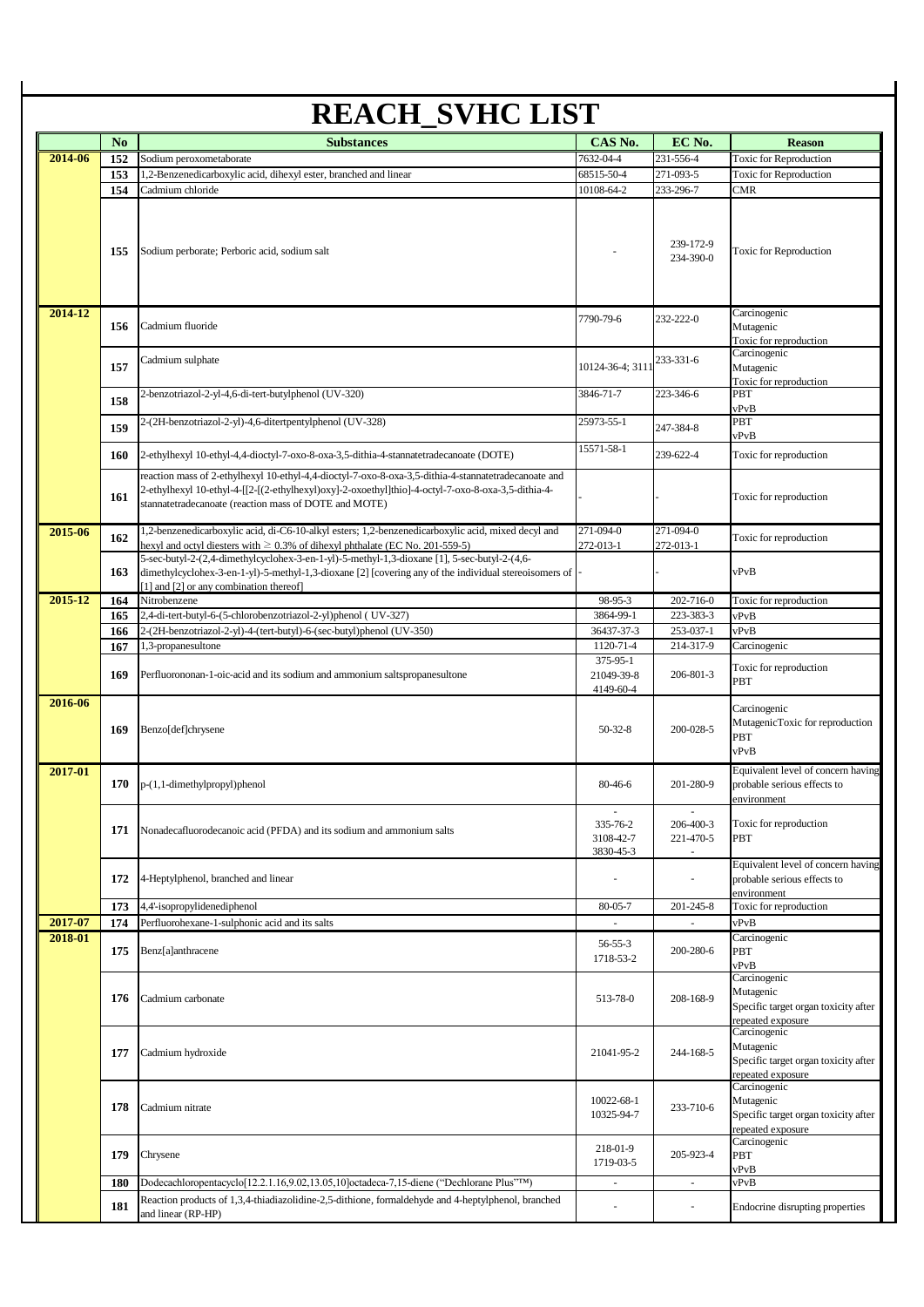| N <sub>0</sub><br><b>Substances</b><br>2018-06<br>182<br>Benzo[ghi]perylene<br>Decamethylcyclopentasiloxane (D5)<br>183<br>Disodium octaborate<br>184<br>Dodecamethylcyclohexasiloxane(D6)<br>185<br>Ethylenediamine<br>186<br>187<br>Lead<br>Octamethylcyclotetrasiloxane(D4)<br>188<br>Terphenyl, hydrogenated<br>189<br>190<br>Dicyclohexyl phthalate (DCHP)<br>benzene-1,2,4-tricarboxylic acid 1,2 anhydride (trimellitic anhydride)(TMA)<br>191<br>2019-01<br>192<br>Pyrene<br>Phenanthrene<br>193<br>194<br>Fluoranthene<br>Benzo[k]fluoranthene<br>195<br>2,2-bis(4'-hydroxyphenyl)-4-methylpentane<br>196<br>1,7,7-trimethyl-3-(phenylmethylene)bicyclo[2.2.1]heptan-2-one (3-benzylidene camphor; 3-BC)<br>197<br>Tris(4-nonylphenyl, branched and linear) phosphite (TNPP) with $\geq 0.1\%$ w/w of 4-nonylphenol,<br>2019-07<br>198<br>branched and linear (4-NP)<br>199<br>4-tert-butylphenol<br>2-methoxyethyl acetate<br><b>200</b><br>2,3,3,3-tetrafluoro-2-(heptafluoropropoxy)propionic acid, its salts and its acyl halides<br>201<br>covering any of their individual isomers and combinations thereof | CAS No.<br>EC No.<br><b>Reason</b><br>191-24-2<br>205-883-8<br>PBT, vPvB<br>541-02-6<br>208-764-9<br>PBT, vPvB<br>12008-41-2<br>234-541-0<br>Toxic for reproduction<br>208-762-8<br>540-97-6<br>PBT, vPvB<br>$107 - 15 - 3$<br>203-468-6<br>Respiratory sensitising properties<br>7439-92-1<br>231-100-4<br>Toxic for reproduction<br>556-67-2<br>209-136-7<br>PBT, vPvB<br>61788-32-7<br>262-967-7<br>vPvB<br>Toxic for reproduction, Endocrine<br>201-545-9<br>84-61-7<br>disrupting properties<br>552-30-7<br>209-008-0<br>Respiratory sensitising properties<br>129-00-0; 1718-<br>204-927-3<br>PBT, vPvB<br>$52-1$<br>201-581-5<br>85-01-8<br>vPvB<br>206-44-0; 93951-<br>205-912-4<br>PBT, vPvB<br>69-0<br>207-08-9<br>205-916-6<br>Carcinogenic, PBT, vPvB<br>401-720-1<br>6807-17-6<br>Toxic for reproduction<br>239-139-9<br>15087-24-8<br>Endocrine disrupting properties<br>Endocrine disrupting properties<br>(Article 57(f) - environment)<br>Endocrine disrupting properties<br>98-54-4<br>202-679-0<br>(Article 57(f) - environment)<br>Toxic for reproduction (Article<br>203-772-9<br>110-49-6<br>57c)<br>Equivalent level of concern having<br>probable serious effects to human |
|----------------------------------------------------------------------------------------------------------------------------------------------------------------------------------------------------------------------------------------------------------------------------------------------------------------------------------------------------------------------------------------------------------------------------------------------------------------------------------------------------------------------------------------------------------------------------------------------------------------------------------------------------------------------------------------------------------------------------------------------------------------------------------------------------------------------------------------------------------------------------------------------------------------------------------------------------------------------------------------------------------------------------------------------------------------------------------------------------------------------------|----------------------------------------------------------------------------------------------------------------------------------------------------------------------------------------------------------------------------------------------------------------------------------------------------------------------------------------------------------------------------------------------------------------------------------------------------------------------------------------------------------------------------------------------------------------------------------------------------------------------------------------------------------------------------------------------------------------------------------------------------------------------------------------------------------------------------------------------------------------------------------------------------------------------------------------------------------------------------------------------------------------------------------------------------------------------------------------------------------------------------------------------------------------------------------------------------|
|                                                                                                                                                                                                                                                                                                                                                                                                                                                                                                                                                                                                                                                                                                                                                                                                                                                                                                                                                                                                                                                                                                                            |                                                                                                                                                                                                                                                                                                                                                                                                                                                                                                                                                                                                                                                                                                                                                                                                                                                                                                                                                                                                                                                                                                                                                                                                    |
|                                                                                                                                                                                                                                                                                                                                                                                                                                                                                                                                                                                                                                                                                                                                                                                                                                                                                                                                                                                                                                                                                                                            |                                                                                                                                                                                                                                                                                                                                                                                                                                                                                                                                                                                                                                                                                                                                                                                                                                                                                                                                                                                                                                                                                                                                                                                                    |
|                                                                                                                                                                                                                                                                                                                                                                                                                                                                                                                                                                                                                                                                                                                                                                                                                                                                                                                                                                                                                                                                                                                            |                                                                                                                                                                                                                                                                                                                                                                                                                                                                                                                                                                                                                                                                                                                                                                                                                                                                                                                                                                                                                                                                                                                                                                                                    |
|                                                                                                                                                                                                                                                                                                                                                                                                                                                                                                                                                                                                                                                                                                                                                                                                                                                                                                                                                                                                                                                                                                                            |                                                                                                                                                                                                                                                                                                                                                                                                                                                                                                                                                                                                                                                                                                                                                                                                                                                                                                                                                                                                                                                                                                                                                                                                    |
|                                                                                                                                                                                                                                                                                                                                                                                                                                                                                                                                                                                                                                                                                                                                                                                                                                                                                                                                                                                                                                                                                                                            |                                                                                                                                                                                                                                                                                                                                                                                                                                                                                                                                                                                                                                                                                                                                                                                                                                                                                                                                                                                                                                                                                                                                                                                                    |
|                                                                                                                                                                                                                                                                                                                                                                                                                                                                                                                                                                                                                                                                                                                                                                                                                                                                                                                                                                                                                                                                                                                            |                                                                                                                                                                                                                                                                                                                                                                                                                                                                                                                                                                                                                                                                                                                                                                                                                                                                                                                                                                                                                                                                                                                                                                                                    |
|                                                                                                                                                                                                                                                                                                                                                                                                                                                                                                                                                                                                                                                                                                                                                                                                                                                                                                                                                                                                                                                                                                                            |                                                                                                                                                                                                                                                                                                                                                                                                                                                                                                                                                                                                                                                                                                                                                                                                                                                                                                                                                                                                                                                                                                                                                                                                    |
|                                                                                                                                                                                                                                                                                                                                                                                                                                                                                                                                                                                                                                                                                                                                                                                                                                                                                                                                                                                                                                                                                                                            |                                                                                                                                                                                                                                                                                                                                                                                                                                                                                                                                                                                                                                                                                                                                                                                                                                                                                                                                                                                                                                                                                                                                                                                                    |
|                                                                                                                                                                                                                                                                                                                                                                                                                                                                                                                                                                                                                                                                                                                                                                                                                                                                                                                                                                                                                                                                                                                            |                                                                                                                                                                                                                                                                                                                                                                                                                                                                                                                                                                                                                                                                                                                                                                                                                                                                                                                                                                                                                                                                                                                                                                                                    |
|                                                                                                                                                                                                                                                                                                                                                                                                                                                                                                                                                                                                                                                                                                                                                                                                                                                                                                                                                                                                                                                                                                                            |                                                                                                                                                                                                                                                                                                                                                                                                                                                                                                                                                                                                                                                                                                                                                                                                                                                                                                                                                                                                                                                                                                                                                                                                    |
|                                                                                                                                                                                                                                                                                                                                                                                                                                                                                                                                                                                                                                                                                                                                                                                                                                                                                                                                                                                                                                                                                                                            |                                                                                                                                                                                                                                                                                                                                                                                                                                                                                                                                                                                                                                                                                                                                                                                                                                                                                                                                                                                                                                                                                                                                                                                                    |
|                                                                                                                                                                                                                                                                                                                                                                                                                                                                                                                                                                                                                                                                                                                                                                                                                                                                                                                                                                                                                                                                                                                            |                                                                                                                                                                                                                                                                                                                                                                                                                                                                                                                                                                                                                                                                                                                                                                                                                                                                                                                                                                                                                                                                                                                                                                                                    |
|                                                                                                                                                                                                                                                                                                                                                                                                                                                                                                                                                                                                                                                                                                                                                                                                                                                                                                                                                                                                                                                                                                                            |                                                                                                                                                                                                                                                                                                                                                                                                                                                                                                                                                                                                                                                                                                                                                                                                                                                                                                                                                                                                                                                                                                                                                                                                    |
|                                                                                                                                                                                                                                                                                                                                                                                                                                                                                                                                                                                                                                                                                                                                                                                                                                                                                                                                                                                                                                                                                                                            |                                                                                                                                                                                                                                                                                                                                                                                                                                                                                                                                                                                                                                                                                                                                                                                                                                                                                                                                                                                                                                                                                                                                                                                                    |
|                                                                                                                                                                                                                                                                                                                                                                                                                                                                                                                                                                                                                                                                                                                                                                                                                                                                                                                                                                                                                                                                                                                            |                                                                                                                                                                                                                                                                                                                                                                                                                                                                                                                                                                                                                                                                                                                                                                                                                                                                                                                                                                                                                                                                                                                                                                                                    |
|                                                                                                                                                                                                                                                                                                                                                                                                                                                                                                                                                                                                                                                                                                                                                                                                                                                                                                                                                                                                                                                                                                                            |                                                                                                                                                                                                                                                                                                                                                                                                                                                                                                                                                                                                                                                                                                                                                                                                                                                                                                                                                                                                                                                                                                                                                                                                    |
|                                                                                                                                                                                                                                                                                                                                                                                                                                                                                                                                                                                                                                                                                                                                                                                                                                                                                                                                                                                                                                                                                                                            |                                                                                                                                                                                                                                                                                                                                                                                                                                                                                                                                                                                                                                                                                                                                                                                                                                                                                                                                                                                                                                                                                                                                                                                                    |
|                                                                                                                                                                                                                                                                                                                                                                                                                                                                                                                                                                                                                                                                                                                                                                                                                                                                                                                                                                                                                                                                                                                            |                                                                                                                                                                                                                                                                                                                                                                                                                                                                                                                                                                                                                                                                                                                                                                                                                                                                                                                                                                                                                                                                                                                                                                                                    |
|                                                                                                                                                                                                                                                                                                                                                                                                                                                                                                                                                                                                                                                                                                                                                                                                                                                                                                                                                                                                                                                                                                                            |                                                                                                                                                                                                                                                                                                                                                                                                                                                                                                                                                                                                                                                                                                                                                                                                                                                                                                                                                                                                                                                                                                                                                                                                    |
|                                                                                                                                                                                                                                                                                                                                                                                                                                                                                                                                                                                                                                                                                                                                                                                                                                                                                                                                                                                                                                                                                                                            |                                                                                                                                                                                                                                                                                                                                                                                                                                                                                                                                                                                                                                                                                                                                                                                                                                                                                                                                                                                                                                                                                                                                                                                                    |
|                                                                                                                                                                                                                                                                                                                                                                                                                                                                                                                                                                                                                                                                                                                                                                                                                                                                                                                                                                                                                                                                                                                            |                                                                                                                                                                                                                                                                                                                                                                                                                                                                                                                                                                                                                                                                                                                                                                                                                                                                                                                                                                                                                                                                                                                                                                                                    |
|                                                                                                                                                                                                                                                                                                                                                                                                                                                                                                                                                                                                                                                                                                                                                                                                                                                                                                                                                                                                                                                                                                                            | health (Article 57(f) - human<br>health)<br>Equivalent level of concern having<br>probable serious effects to the<br>environment (Article 57(f) -                                                                                                                                                                                                                                                                                                                                                                                                                                                                                                                                                                                                                                                                                                                                                                                                                                                                                                                                                                                                                                                  |
| 2020-01<br>202<br>2-benzyl-2-dimethylamino-4'-morpholinobutyrophenone                                                                                                                                                                                                                                                                                                                                                                                                                                                                                                                                                                                                                                                                                                                                                                                                                                                                                                                                                                                                                                                      | environment)<br>Toxic for reproduction (Article<br>404-360-3<br>119313-12-1<br>57c                                                                                                                                                                                                                                                                                                                                                                                                                                                                                                                                                                                                                                                                                                                                                                                                                                                                                                                                                                                                                                                                                                                 |
| 2-methyl-1-(4-methylthiophenyl)-2-morpholinopropan-1-one<br>203                                                                                                                                                                                                                                                                                                                                                                                                                                                                                                                                                                                                                                                                                                                                                                                                                                                                                                                                                                                                                                                            | Toxic for reproduction (Article<br>400-600-6<br>71868-10-5<br>57c)                                                                                                                                                                                                                                                                                                                                                                                                                                                                                                                                                                                                                                                                                                                                                                                                                                                                                                                                                                                                                                                                                                                                 |
| 204<br>Diisohexyl phthalate                                                                                                                                                                                                                                                                                                                                                                                                                                                                                                                                                                                                                                                                                                                                                                                                                                                                                                                                                                                                                                                                                                | Toxic for reproduction (Article<br>71850-09-4<br>276-090-2<br>57c                                                                                                                                                                                                                                                                                                                                                                                                                                                                                                                                                                                                                                                                                                                                                                                                                                                                                                                                                                                                                                                                                                                                  |
| Perfluorobutane sulfonic acid (PFBS) and its salts<br>205                                                                                                                                                                                                                                                                                                                                                                                                                                                                                                                                                                                                                                                                                                                                                                                                                                                                                                                                                                                                                                                                  | Equivalent level of concern having<br>probable serious effects to human<br>health (Article 57(f) - human<br>health)<br>Equivalent level of concern having<br>probable serious effects to the<br>environment (Article 57(f) -<br>environment)                                                                                                                                                                                                                                                                                                                                                                                                                                                                                                                                                                                                                                                                                                                                                                                                                                                                                                                                                       |
| 2020-06<br>l-vinylimidazole<br>206                                                                                                                                                                                                                                                                                                                                                                                                                                                                                                                                                                                                                                                                                                                                                                                                                                                                                                                                                                                                                                                                                         | Toxic for reproduction (Article<br>214-012-0<br>1072-63-5<br>57c)                                                                                                                                                                                                                                                                                                                                                                                                                                                                                                                                                                                                                                                                                                                                                                                                                                                                                                                                                                                                                                                                                                                                  |
| 2-methylimidazole<br>207                                                                                                                                                                                                                                                                                                                                                                                                                                                                                                                                                                                                                                                                                                                                                                                                                                                                                                                                                                                                                                                                                                   | Toxic for reproduction (Article<br>693-98-1<br>211-765-7<br>57c)                                                                                                                                                                                                                                                                                                                                                                                                                                                                                                                                                                                                                                                                                                                                                                                                                                                                                                                                                                                                                                                                                                                                   |
| Butyl 4-hydroxybenzoate<br>208                                                                                                                                                                                                                                                                                                                                                                                                                                                                                                                                                                                                                                                                                                                                                                                                                                                                                                                                                                                                                                                                                             | $94 - 26 - 8$<br>202-318-7<br>Endocrine disrupting properties<br>(Article 57(f) - human health)                                                                                                                                                                                                                                                                                                                                                                                                                                                                                                                                                                                                                                                                                                                                                                                                                                                                                                                                                                                                                                                                                                    |
| Dibutylbis(pentane-2,4-dionato-O,O')tin<br>209                                                                                                                                                                                                                                                                                                                                                                                                                                                                                                                                                                                                                                                                                                                                                                                                                                                                                                                                                                                                                                                                             | Toxic for reproduction (Article<br>245-152-0<br>22673-19-4<br>57c)                                                                                                                                                                                                                                                                                                                                                                                                                                                                                                                                                                                                                                                                                                                                                                                                                                                                                                                                                                                                                                                                                                                                 |
| 2021-01<br>210<br>Bis(2-(2-methoxyethoxy)ethyl)ether                                                                                                                                                                                                                                                                                                                                                                                                                                                                                                                                                                                                                                                                                                                                                                                                                                                                                                                                                                                                                                                                       | Toxic for reproduction (Article<br>205-594-7<br>143-24-8<br>57c)                                                                                                                                                                                                                                                                                                                                                                                                                                                                                                                                                                                                                                                                                                                                                                                                                                                                                                                                                                                                                                                                                                                                   |
| Dioctyltin dilaurate, stannane, dioctyl-, bis(coco acyloxy) derivs., and any other stannane, dioctyl-,<br>211<br>bis(fatty acyloxy) derivs. wherein C12 is the predominant carbon number of the fatty acyloxy moiety                                                                                                                                                                                                                                                                                                                                                                                                                                                                                                                                                                                                                                                                                                                                                                                                                                                                                                       | Toxic for reproduction (Article<br>57c)                                                                                                                                                                                                                                                                                                                                                                                                                                                                                                                                                                                                                                                                                                                                                                                                                                                                                                                                                                                                                                                                                                                                                            |
| 2021-07                                                                                                                                                                                                                                                                                                                                                                                                                                                                                                                                                                                                                                                                                                                                                                                                                                                                                                                                                                                                                                                                                                                    | Carcinogenic (Article 57a)<br>Equivalent level of concern having<br>probable serious effects to human<br>health (Article 57(f) - human                                                                                                                                                                                                                                                                                                                                                                                                                                                                                                                                                                                                                                                                                                                                                                                                                                                                                                                                                                                                                                                             |
| 212<br>1,4-dioxane                                                                                                                                                                                                                                                                                                                                                                                                                                                                                                                                                                                                                                                                                                                                                                                                                                                                                                                                                                                                                                                                                                         | 123-91-1<br>204-661-8<br>health)<br>Equivalent level of concern having<br>probable serious effects to the<br>environment (Article 57(f) -<br>environment)                                                                                                                                                                                                                                                                                                                                                                                                                                                                                                                                                                                                                                                                                                                                                                                                                                                                                                                                                                                                                                          |